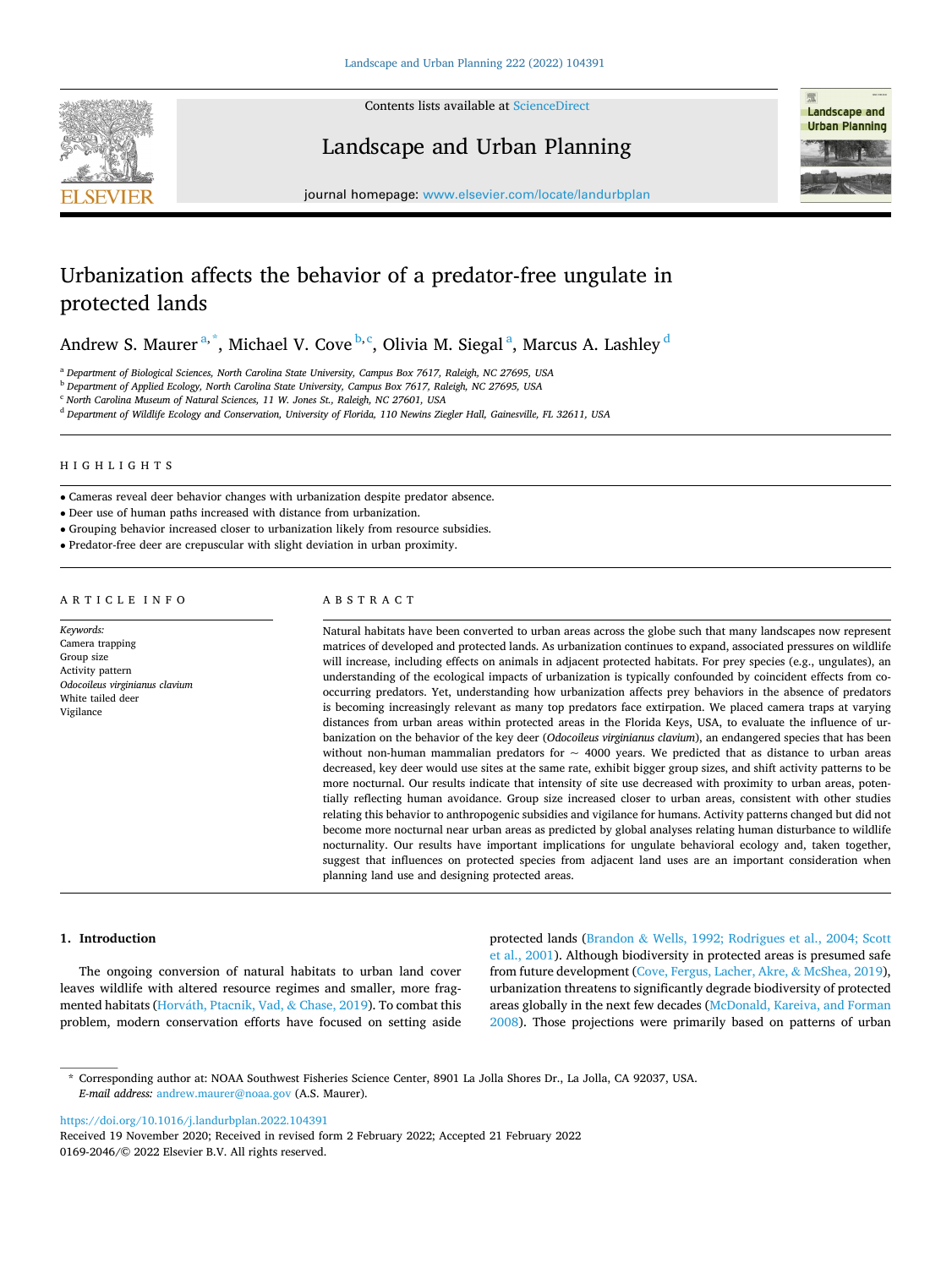spread and resulting loss of protected habitat. However, the net effects of human land use change on biodiversity are likely more dire because of concurrent and associated species invasions ([McKinney, 2006; Reed,](#page-7-0)  Serr, Maurer, & [Burford Reiskind, 2020](#page-7-0)), reduced habitat connectivity (Horváth et al., 2019), and impacts on wildlife behavior (Ditchkoff, Saalfeld, & [Gibson, 2006](#page-6-0)). Thus, understanding how urbanization affects wildlife in protected areas by changing their behavior is necessary to facilitate improvements in urban and landscape planning [\(Jokim](#page-7-0)äki [et al., 2011\)](#page-7-0).

A growing body of work has documented changes in wildlife behavior due to expanding anthropogenic development (e.g., [Lowry,](#page-7-0)  Lill, & [Wong, 2013](#page-7-0)). For example, urbanization is commonly reported to affect habitat use (e.g, Berger, 2007; Elfström, Zedrosser, Støen, & [Swenson, 2014; Jones, Cove, Lashley,](#page-6-0) & Jackson, 2016), activity patterns ([Carter, Shrestha, Karki, Pradhan,](#page-6-0) & Liu, 2012; Gaynor, Hojnowski, Carter, & [Brashares, 2018; Maurer, Thawley, Fireman, Giery,](#page-6-0) & [Stroud, 2019; Nix, Howell, Hall,](#page-6-0) & McMillan, 2018; Ordiz, Sæbø, [Kindberg, Swenson,](#page-6-0) & Støen, 2017), and grouping and foraging patterns ([Ditchkoff et al., 2006; Tablado](#page-6-0) & Jenni, 2017). Whereas many large predators avoid urban areas, other species are often attracted to human development. Activity patterns in most cases shift to favor nocturnal activity with increasing human disturbance, presumably to avoid peaks in human activity during the day ([Gaynor, Hojnowski, Carter,](#page-6-0) & Bra[shares, 2018\)](#page-6-0). Grouping behavior has been studied less, but in general is expected to increase with proximity to urban areas to improve vigilance for humans and in response to resource subsidies relaxing competition (e.g., Hidalgo-Mihart, Cantú-Salazar, López-González, Fernandez, & González-Romero, [2004; Yirga et al., 2015](#page-7-0)). However, most studies monitor wildlife behavior in urban settings rather than in protected areas that are being encroached upon ([Gallo, Fidino, Lehrer,](#page-6-0) & Magle, [2019; Parsons et al., 2018\)](#page-6-0). Moreover, inferences into the ultimate mechanism driving wildlife behavioral changes in urban areas or proximal natural lands may be confounded by the presence of multiple factors that act alongside, or interact with, urbanization [\(Tablado](#page-7-0) & [Jenni, 2017](#page-7-0)).

One potentially confounding factor that is fundamentally important for prey species is predation risk. Being eaten is the most severe proximate fitness consequence and, thus, prey decisions are often based first on evading predation (Lima & [Dill, 1990](#page-7-0)). Predators confound inferences into the effects of urbanization on prey behavior because they affect prey behaviors such as habitat use [\(Brown, 1999; Valeix et al.,](#page-6-0)  [2009; Werner, Gilliam, Hall,](#page-6-0) & Mittelbach, 1983), activity patterns ([Fancourt, Hawkins, Cameron, Jones,](#page-6-0) & Nicol, 2015; Foster et al., 2013), and grouping (e.g., Caraco, Martindale, & [Pulliam, 1980; Creel, Schu](#page-6-0)ette, & [Christianson, 2014](#page-6-0)). It has been hypothesized that apex predators fear humans more than prey do and, thus, prey habitat use may shift into urban areas to avoid natural predators via human-shielding [\(Berger,](#page-6-0)  [2007\)](#page-6-0). Studies have revealed this pattern in ungulates, bears, and small mammals (Berger, 2007; Elfström [et al., 2014; Jones et al., 2016](#page-6-0)). In the case of human-shielding, the impacts of urbanization on prey behavior are indirect because they are mediated via effects on predator behavior. Thus, urbanization may affect prey behavior differently in the absence of predators. Given the global decline in top predators ([Estes et al., 2011](#page-6-0)), understanding effects on prey behavior in the absence of predators is important for future land and resource management.

The Florida key deer (*Odocoileus virginianus clavium*) presents a unique case study for understanding the effects of urbanization and predators on prey behavior. Key deer are endemic to the Florida Keys, USA, and have been without mammalian predators for an evolutionarily relevant timespan. Most white-tailed deer (*Odocoileus virginianus*) populations maintain some risk of predation (including hunting). Although apex predators have been extirpated from many systems, prey behaviors that evolved in the presence of predators may persist. Further, cooccurring medium-sized predators, chiefly coyotes (*Canis latrans*), may still influence behaviors, although coyotes may interact with urbanization differently than apex predators and clear consensus is lacking for

their effects on deer [\(Chitwood, Lashley, Moorman,](#page-6-0) & DePerno, 2014; Gallo, Fidino, Lehrer, & [Magle, 2019; Jones et al. 2016\)](#page-6-0). In contrast with other white-tailed deer, key deer have occurred without non-human predators for roughly 4,000 years. The Florida Keys were isolated when sea levels rose with the melting of the Wisconsin glaciation and the islands subsequently lost top predators ([Hoffmeister, 1974\)](#page-7-0). Key deer are federally endangered, and the primary causes of historical population decline were habitat loss, hunting, and vehicular strikes ([Hardin,](#page-7-0)  Silvy, & [Klimstra, 1976; Harveson, Lopez, Collier,](#page-7-0) & Silvy, 2007; Lopez [et al., 2004; Peterson, Lopez, Frank, Porter,](#page-7-0) & Silvy, 2004; Peterson [et al., 2005\)](#page-7-0), hence the protection of habitat on the islands where they occur. While there is a body of work showing that other subspecies of white-tailed deer respond to environmental cues by adjusting group size (Cherry, Conner, & [Warren, 2015; Lashley et al., 2014](#page-6-0)), foraging behavior (e.g., [Biggerstaff, Lashley, Chitwood, Moorman,](#page-6-0) & Deperno, [2017; Cherry, Warren,](#page-6-0) & Conner, 2017), activity patterns ([Biggerstaff](#page-6-0)  [et al., 2017; Cherry et al., 2018; Crawford et al., 2019; Lashley et al.,](#page-6-0)  [2018\)](#page-6-0), and habitat use (Kie & [Bowyer, 1999; Kilgo, Labisky,](#page-7-0) & Fritzen, [1998; Lashley et al., 2015; Lingle, 2002](#page-7-0)), the majority of the work on the influence of urbanization on white-tailed deer subspecies has been done with key deer (e.g., Folk & [Klimstra, 1991; Hardin et al., 1976; Harveson](#page-6-0)  [et al., 2007; Lopez et al., 2004; Peterson et al., 2004, 2005;](#page-6-0) but see [Gallo,](#page-6-0)  Fidino, Lehrer, & [Magle, 2019; Jones et al., 2016\)](#page-6-0).

Throughout previous studies of the effects of urbanization on key deer ecology, their "domestication" has arisen as a prominent theme ([Peterson et al., 2005](#page-7-0)). That is, many deer appear to readily take advantage of human resources, and even direct feeding, resulting in a possible preference for urban areas. However, previous inferences were based largely on animals encountered and tracked from access roads within developed areas or from habitat edges fringing protected lands. Although key deer may move and disperse throughout their range in the Keys, past work showed that they generally exhibit relatively small home-ranges (mean 95% core area of 0.3  $\text{km}^2$  for females, 0.88  $\text{km}^2$  for males; [Lopez, Silvy, Labisky,](#page-7-0) & Frank, 2003). Therefore, it is unclear whether previous sampling schemes were representative of the overall population or a limited population segment. Further investigation of the effects of urbanization is merited across the full distribution of key deer, i.e., from urban edges to more remote areas within protected lands.

To advance our understanding of key deer ecology and the broader ecology of prey in the context of urbanization, we used remotely triggered camera traps to survey key deer throughout the extent of protected areas on Big Pine Key and evaluate behavior (detection rates, group size, and activity patterns) at different distances from urban areas. Based on previous work summarized above, we formed three predictions: 1) rates of key deer site use are not affected by proximity to urbanization because they are without predators (i.e., prediction of the human-shielding hypothesis); 2) key deer group sizes increase with proximity to urbanization due to a concentrating effect from anthropogenic resource subsidies; and 3) key deer activity patterns shift to be more nocturnal closer to urbanization to avoid diurnal peaks in human activity.

# **2. Methods**

# *2.1. Study area*

The National Key Deer Refuge is located on Big Pine Key and No Name Key in Monroe County, Florida, USA, and is managed by the United States Fish and Wildlife Service (hereafter: USFWS). It contains approximately 35  $km<sup>2</sup>$  of land distributed among variably sized tracts and interspersed with urban private property and commercial centers (i. e., human development). Our study was restricted to the approximately  $24 \text{ km}^2$  of refuge land on Big Pine Key. Herein we use the terms urbanization and development interchangeably to refer to areas within the Big Pine Key land cover matrix where humans live or have built infrastructure. The remaining non-urban areas are predominantly federal or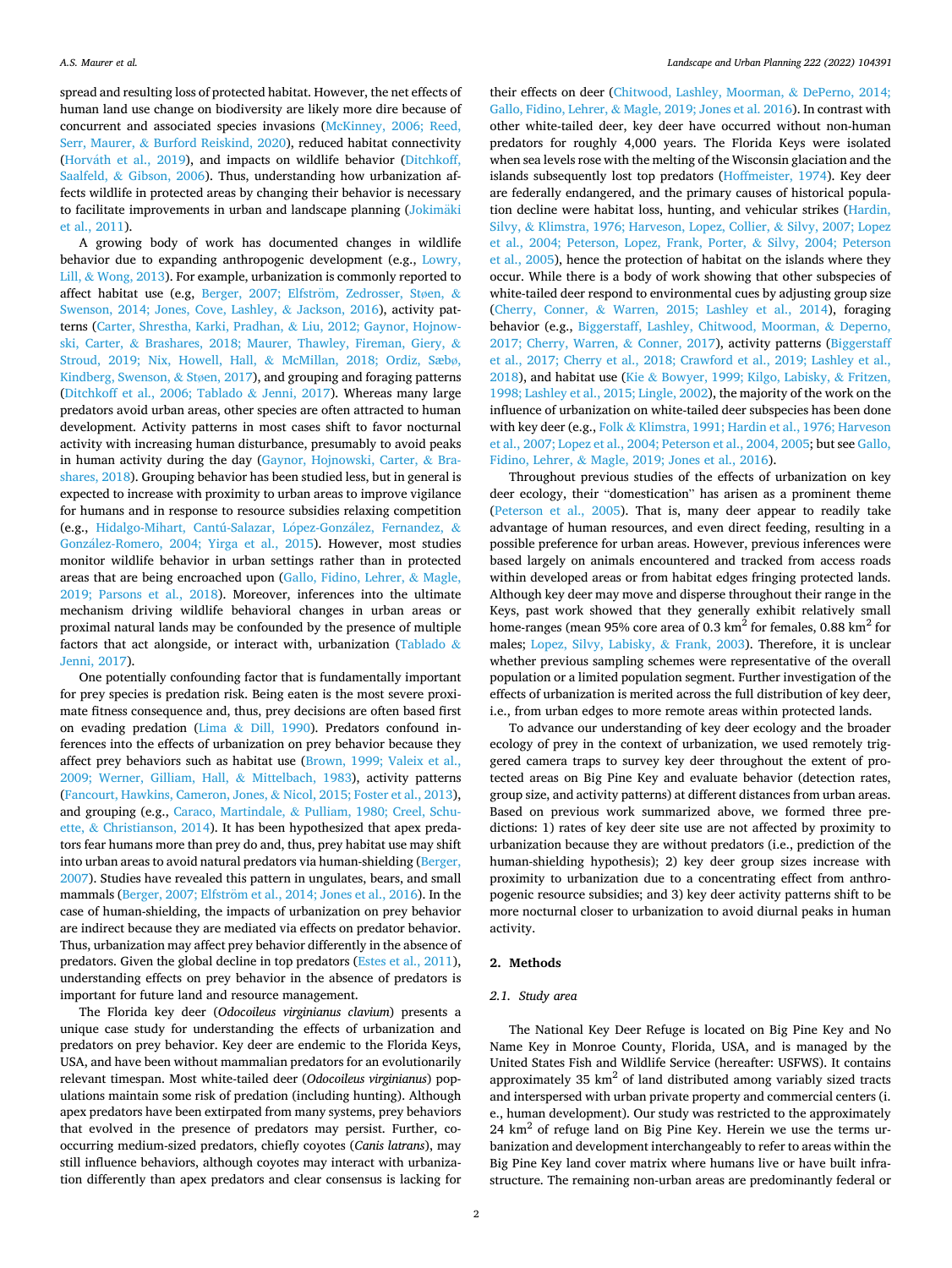<span id="page-2-0"></span>state owned but do include some undeveloped private lands. Habitat in the Keys follows an elevational gradient from coastal lowland (e.g., scrub mangrove *Rhizophora mangle* habitats and buttonwood *Conocarpus erectus* transition areas) and freshwater marsh (e.g., *Cladium* spp.), to upland hardwood hammock (e.g., *Metopium toxiferum; Bursera simaruba*) and pine rockland (*Pinus elliottii*) at the highest elevations.

## *2.2. Camera trapping data collection*

From 16 January through 4 April 2013 we conducted a camera trap survey of 15 trap-nights at each of 112 sites in the National Key Deer Refuge on Big Pine Key. We randomly identified 56 locations (28 each in the northern and southern half of the refuge, respectively) from a 300 meter grid overlaid on refuge land, making minor adjustments in the field to optimize animal detection rates (e.g., selecting natural funnels). We actively selected the second set of 56 locations in an adaptive resampling approach based on mesopredator detections from the first survey for a total of 112 camera sites. Further details about sampling design were previously published, but site selection was unbiased for key deer as they were camera trap 'bycatch' [\(Cove, Gardner, Simons,](#page-6-0)  Kays, & O'[Connell, 2018; Cove, Gardner, Simons,](#page-6-0) & O'Connell, 2018). At each location, we placed two trail cameras (Reconyx PS800 or PC850) opposing each other at an approximate height of 0.25 m, affixed to trees or rocks. To minimize count inflation, we counted groups of deer as a single detection (noting group size) and discarded captures that occurred within an hour of the last recorded detection, except when easily determined to be distinct (via, e.g., pelage patterns, antlers, or unique marks). Thus, patterns in detection rates were not necessarily related to patterns in group size.

# *2.3. Intensity of site use models*

Camera trap detection rate (i.e., number of detections in a sampling period) is commonly used to assess intensity of site use and relative abundance of a variety of species and was recently determined to be an effective measure to quantify deer use of sites ([Parsons et al., 2017](#page-7-0)). We used a model comparison approach to determine if distance from urbanization was a supported model term predicting deer detection rates. We also considered three other covariates that likely influence site use (explained below).

We considered 15 generalized linear models based on hypotheses for the factors influencing key deer site use. The response variable was total detections per site, and we used a negative binomial distribution to model overdispersion in the response (mean  $= 26.1$ ; variance  $= 561$ ). The negative binomial distribution entails the estimation of a dispersion parameter, *θ* (theta). We considered all potential model structures for three predictor variables and their possible interactions, plus the null model (no covariates); this yielded 15 models. We only included models with interactions in subsequent model comparison if interactions were significant ( $p < 0.05$ ). This resulted in 10 candidate models for comparison (Table 1).

Predictor model terms included a trapping site's linear distance from development, LiDAR-derived elevation, and a binary predictor denoting whether the camera site was on a human-constructed trail. For site elevation, we used the mean digital elevation map (DEM) value within a 25 m buffer around the site coordinates to reduce bias from the specific sampling microsite. Distance and elevation data for detection rate models and subsequent analyses were obtained from USFWS land cover data, associated with sampling locations using GIS, and scaled to zscores for coefficient comparisons.

We fit all generalized linear models with program R (R Core Team, [2018\)](#page-7-0) using package MASS [\(Venables and Ripley, 2002\)](#page-7-0). We ranked model performance by AICc score and Akaike weight [\(Liddle, Mukher](#page-7-0)jee, & [Parkinson, 2009\)](#page-7-0) using the package bbmle (Bolker & [R Devel](#page-6-0)[opment Core Team, 2020](#page-6-0)) and assessed explanatory power for topperforming models by calculating pseudo  $R^2$  values using Nagelkerke's

#### **Table 1**

Selection statistics for 10 negative binomial generalized linear models predicting key deer detection rates from camera trapping surveys in the National Key Deer Refuge on Big Pine Key, FL, USA (January–April 2013). An asterisk within a model structure denotes an interaction effect and a 1 represents the null model. Distance from human development is denoted by develop. ΔAICc is the difference in AICc score,  $\omega$  is the Akaike weight,  $K$  is the number of parameters estimated, and LL is the log likelihood. All models included an estimate for the negative binomial dispersion parameter, *θ.* 

| Model                         | $\triangle$ AICc | $\omega$ | К              | LL       |
|-------------------------------|------------------|----------|----------------|----------|
| $develop * trail + elevation$ | 0                | 0.349    | 6              | $-466.3$ |
| $develp + elevation$          | 1.0              | 0.213    | $\overline{4}$ | $-469.0$ |
| develop * trail               | 1.3              | 0.184    | 5              | $-468.1$ |
| $develp + trail + elevation$  | 2.1              | 0.123    | 5              | $-468.5$ |
| develop                       | 3.2              | 0.069    | 3              | $-471.2$ |
| $develop + trail$             | 4.8              | 0.031    | $\overline{4}$ | $-470.9$ |
| $trail + elevation$           | 6.7              | 0.012    | $\overline{4}$ | $-471.9$ |
| elevation                     | 7.0              | 0.011    | 3              | $-473.1$ |
|                               | 8.6              | 0.005    | 2              | $-475.0$ |
| trail                         | 9.0              | 0.004    | 3              | $-474.1$ |

method [\(Nagelkerke, 1991](#page-7-0)). We note that although we use p-values to evaluate interaction terms and report p for model coefficient estimates, these values should be interpreted with caution after AIC model selection. To illustrate potential interactions of interest in models of detection rates or group size (below), we used the top-ranking model to predict the response with a mock dataset generated by varying interacting covariates and keeping other covariates constant at their mean or reference level. Given an interaction including distance from development, we first refit the model without z-correcting this term to display the interaction effect on the raw scale and then predicted the response evenly over its range ( $n = 43$ ). For an interaction with binary trail, we predicted the response at each level (0 or 1), and for elevation we used five different values: the mean elevation and two increments of a half standard deviation in either direction from the mean.

# *2.4. Group size models*

Whereas detection rates provide inference into site use and potentially relative abundance ([Parsons et al., 2017\)](#page-7-0), group sizes per detection represent a key social behavior. We calculated group size for each detection by recording the number of individual deer in a photo sequence. Two sites were not considered because they had no deer detections. For modeling purposes, we scaled the response variable by subtracting 1 so that the minimum response value was 0, thus representing a response distribution suitable for models of count data. We used a negative binomial distribution to model overdispersion (mean = 0.127; variance  $= 0.187$ ). We report results based on this scaled response but scaled back (adding 1 to predicted response values) to generate figures illustrating interaction effects.

In a parallel process to detection rate analyses, we fit and ranked generalized linear models using the same three predictor terms with the MASS package in program R, except for these models the response was group size per detection. Because more interactions were significant (than for detection rate models), we arrived at 14 candidate models out of the 15 possible structures (Supplementary Table 1). We again ranked model performance by AICc score and Akaike weight with the R package bbmle (Bolker & [R Development Core Team, 2020](#page-6-0)). As in detection rate models, we scaled continuous covariates (elevation and distance from development) to z-scores and present associated coefficient estimates.

# *2.5. Comparing activity patterns*

To evaluate the relationship between key deer activity patterns and distance from developed land cover, we quantified overlap in patterns of activity (i.e., distribution of detection times; [Lashley et al., 2018\)](#page-7-0) between deer at urban versus non-urban locations. We designated a subset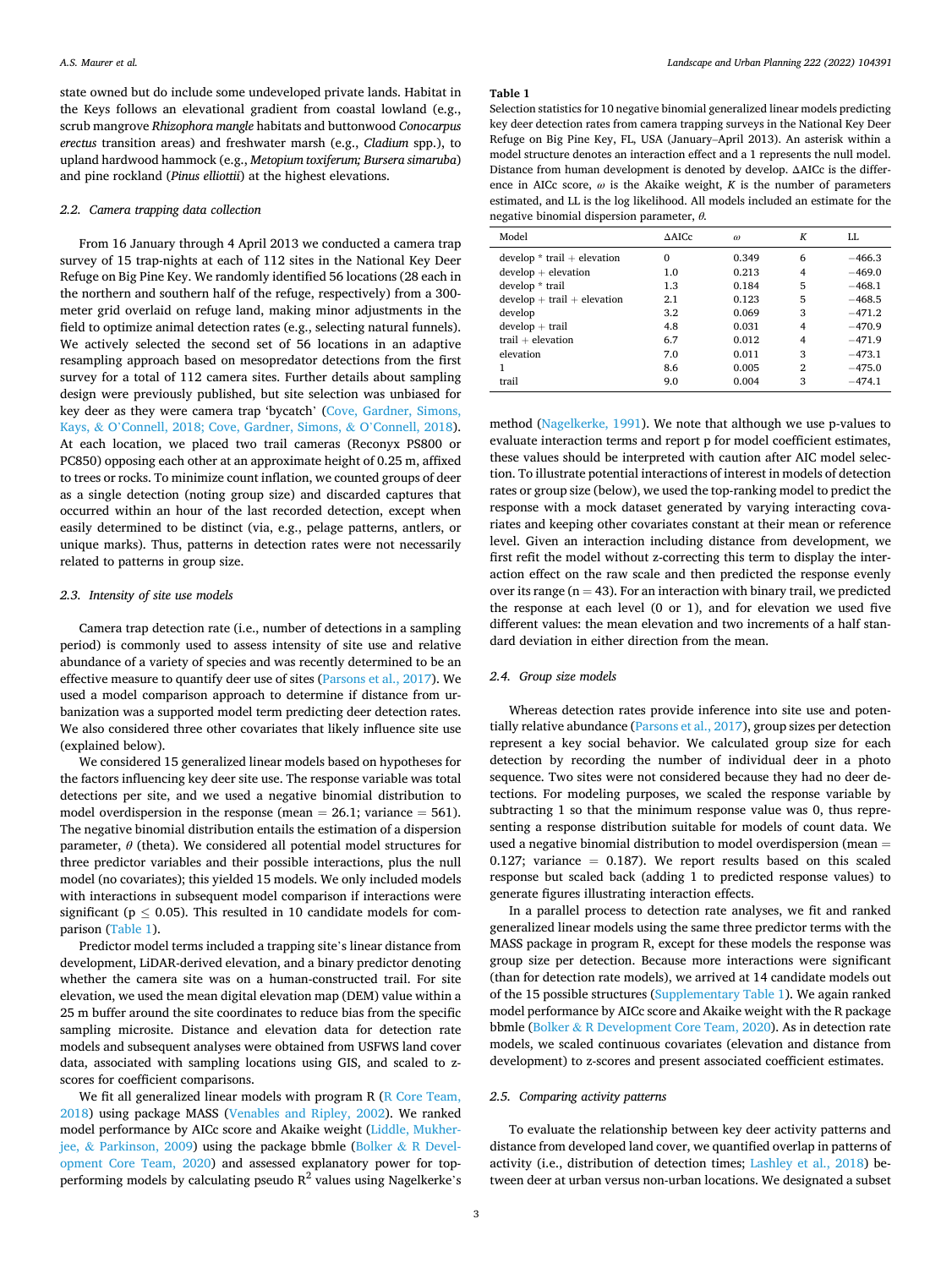<span id="page-3-0"></span>of sampling sites as either urban or non-urban based on their proximity to the nearest developed land (as designated by USFWS land cover data) plus a 100 m buffer. Camera sites within 200 m of buffered urban land cover were considered urban and locations greater than 500 m away were considered non-urban. We excluded other sites between 200 m and 500 m from development. Although these distance delineations were in effect arbitrarily designated, they integrate considerations from our camera trapping array and key deer home range size [\(Lopez, Harveson,](#page-7-0)  [Peterson, Silvy,](#page-7-0) & Frank, 2005) to allow us to evaluate an effect of urbanization on diel activity.

We used the R package overlap (Ridout & [Linkie, 2009\)](#page-7-0) to compare activity patterns for the urban and non-urban sites. In this approach the camera trap images (i.e., detection times) are considered random samples from continuous distributions and activity patterns are determined by applying kernel density estimates for each group of data. Subsequently a coefficient of overlap  $(\Delta)$  is calculated that falls between 0 and 1 (i.e., zero to complete overlap).

# **3. Results**

## *3.1. Factors predicting intensity of site use*

The camera trapping survey resulted in 2927 unique key deer detections. The top-ranking model (lowest AICc) included a term for site elevation and an interaction between trail (on/off) and distance from development. This top model received 35% of the AICc model weight ([Table 1\)](#page-2-0) and had a pseudo  $R^2$  value of 0.14. The second ranked model, including terms for distance from development and elevation, received 21% of the AICc weight ( $R^2 = 0.10$ ). The third ranked model contained an interaction between distance from development and trail but no elevation term; it received 18% of the weight ( $R^2 = 0.12$ ). The remaining AICc weight was primarily distributed among three models receiving between 12% and 3%, while the final four models had 1% or less. Because we are interested in testing for an effect from variables of interest (not making specific model predictions), we focus on just the most supported model for interpretation and disregard the other nine.

In the top-ranking model fit (Table 2) the most influential term (i.e., largest z-corrected coefficient estimate) was an interaction between distance to development and trail ( $p = 0.032$ ). Detections increased further from urbanization, and this increase was accentuated on trails (Fig. 1). The model term with the second largest effect on detection rates was elevation; it showed a positive association with detection rates, however the confidence interval for the coefficient estimate overlapped zero by a small margin ( $p = 0.051$ ). The main effects for distance from development and trail were less influential, with confidence intervals that overlapped zero more substantially  $(p > 0.1)$ . The estimate for the negative binomial dispersion parameter (*θ*) within the top model was  $1.77 \pm SE$  0.24.

## *3.2. Factors predicting group size*

Mean group size for the 2927 detections was  $1.13 \pm 0.43$  SD. The top-ranking model of group sizes included a term for trail and an

#### **Table 2**

Model fit results for the top-ranking model of key deer detection rates. Rates were derived by counting detections from camera trapping surveys at each of 112 sites in the National Key Deer Refuge, FL, USA, over January–April 2013. The negative binomial dispersion parameter estimate ( $\theta$ ) was 1.77  $\pm$  SE 0.24. Bolded p values are significant ( $p \le \alpha = 0.05$ ).

| Coefficient   | Estimate | SE    | p       |
|---------------|----------|-------|---------|
| intercept     | 3.19     | 0.081 | < 0.001 |
| develop       | 0.123    | 0.081 | 0.13    |
| elevation     | 0.149    | 0.076 | 0.051   |
| trail         | 0.0743   | 0.20  | 0.71    |
| develop*trail | 0.436    | 0.20  | 0.031   |



**Fig. 1.** The association between distance from human development and key deer detection rates was contingent on whether a sampling site was on a trail. The interaction between these factors suggests that detections increased much more on trails, compared to off, with increasing distance from development. We used our top-ranking model fit to predict detections per sampling period both on and off trails, while varying distance and setting elevation to its mean. Data were collected via camera trapping surveys in the National Key Deer Refuge, FL, USA, over January–April 2013.

interaction between elevation and distance from development. This model received 99% of the AICc weight and had a pseudo  $R^2$  value of 0.043. The second-ranking model contained a term for distance from development and an interaction between elevation and trail, but only received 1% of the AICc weight ( $R^2 = 0.037$ ). All other models were below 0.1% (Supplementary Table 1). We again focus on just the most supported model by AICc score.

In the top model fit (Table 3), trail had the strongest effect on group size, showing a positive relationship as group size increased on trails. There was also a significant interaction between elevation and distance from development (p *<* 0.001), suggesting that as distance from development increased at low elevations, group size remained relatively consistent, but at high elevations group size decreased ([Fig. 2](#page-4-0)). The main effects for distance from development and trail were significant (p *<* 0.01), and group size declined as these terms increased. The estimate for  $\theta$  was 0.403  $\pm$  SE 0.072.

## *3.3. Activity pattern overlap*

We quantified urban and non-urban key deer activity patterns based on 940 detections in 63 urban sites and 578 detections in 6 non-urban sites. The coefficient of overlap  $(\Delta)$  was 0.867. Activity patterns observed at both site types were strongly crepuscular overall ([Fig. 3](#page-4-0)). There were three notable differences between the two patterns that accounted for the 13% difference. First, deer at non-urban sites exhibited a later and less pronounced morning activity peak but a more

## **Table 3**

Model fit results for the top-ranking model of key deer group size. A group size was assigned to deer detections from camera trapping surveys at each of 112 sites in the National Key Deer Refuge, FL, USA, over January–April 2013. The negative binomial dispersion parameter estimate (*θ*) was 0.403 ± SE 0.072. Bolded p values are significant ( $p \le \alpha = 0.05$ ).

| Coefficient       | Estimate | SE.   | D       |
|-------------------|----------|-------|---------|
| intercept         | $-2.27$  | 0.075 | < 0.001 |
| develop           | $-0.309$ | 0.064 | < 0.001 |
| elevation         | $-0.184$ | 0.066 | 0.005   |
| trail             | 0.654    | 0.14  | < 0.001 |
| develop*elevation | $-0.416$ | 0.077 | < 0.001 |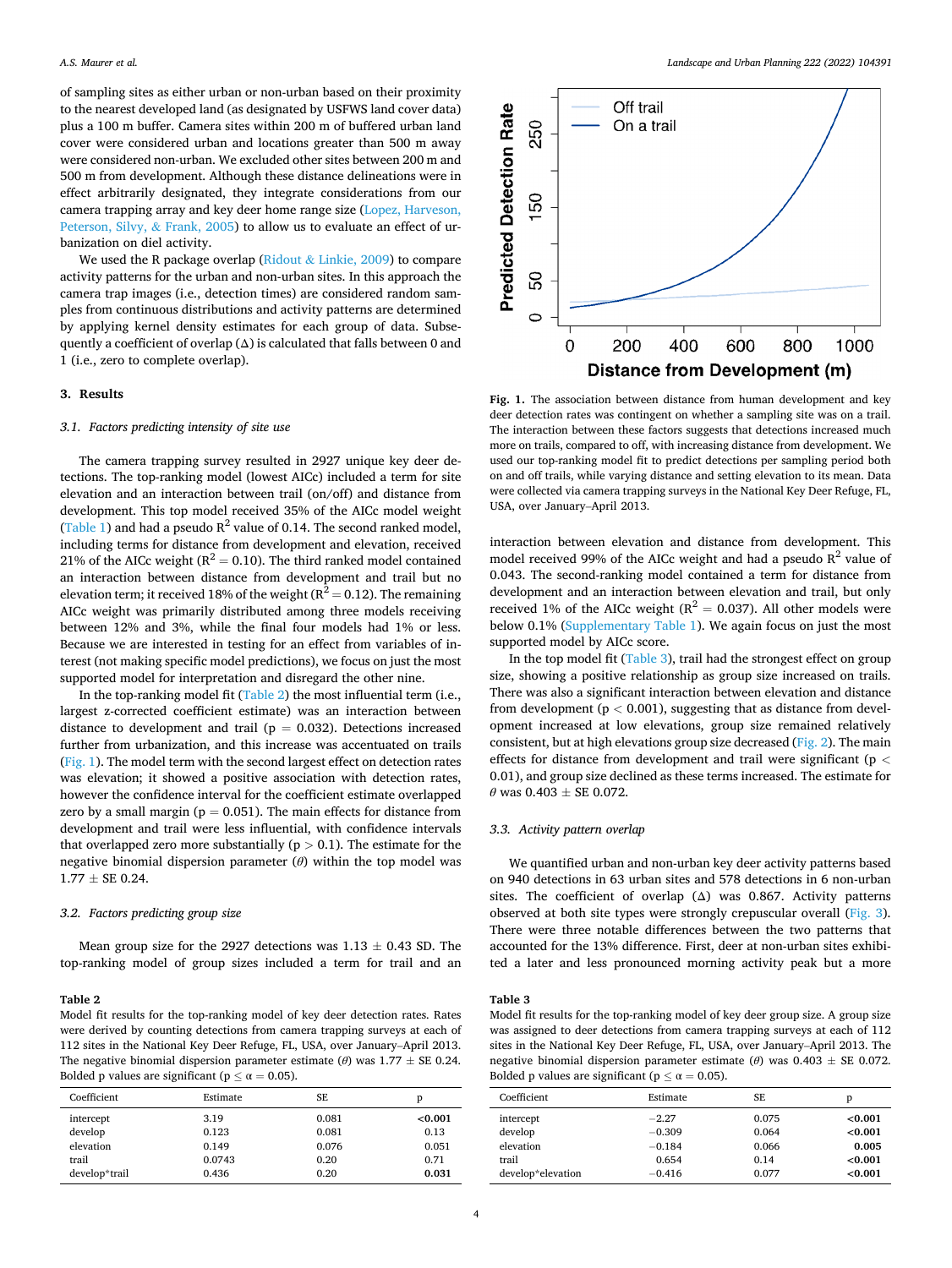<span id="page-4-0"></span>

**Fig. 2.** The relationship between predicted key deer group size and distance from nearest human development was dependent on elevation. An interaction between these terms suggests that group size declined with distance from development, except in low elevation sites. We compared models and used the top-ranking fit to predict group size at five different elevation scenarios evenly spanning two standard deviations, varying distance and setting the model term for trail constant at 1 (on a trail). Data were collected via camera trapping surveys in the National Key Deer Refuge, FL, USA, over January–April 2013.



**Fig. 3.** The overlap in diel activity patterns between urban and non-urban key deer is shown in gray, comparing respective density plots for detection timestamps from camera trapping data. Urban deer were detected at camera trap sites within 200 m of urban land cover, while non-urban deer were detected greater than 500 m away. The coefficient of overlap (Δ) for the crepuscular curves was 0.867. Data were collected via camera trapping surveys in the National Key Deer Refuge, FL, USA, over January–April 2013.

pronounced evening peak within the bimodal crepuscular structure. Second, non-urban deer showed minor increases in activity preceding their major morning and evening crepuscular peaks. Third, non-urban nocturnal activity was higher overall.

## **4. Discussion**

# *4.1. Intensity of site use*

We predicted that intensity of key deer site use would not vary with proximity to urbanization. However, we found that site use did vary, and the relationship was contingent on whether a given site was on a humanconstructed trail. Illustrating this interaction showed a pattern of intensity of site use increasing further from development (i.e., irrespective of trails; [Fig. 1](#page-3-0)), which runs counter to previous surveys utilizing other methodologies in the Keys (e.g., [Harveson et al., 2007; Peterson et al.,](#page-7-0)  [2005\)](#page-7-0). These studies concluded that key deer were becoming more "urbanized," but our camera trapping survey does not support that inference. Rather, the patterns in intensity of site use that we observed reflect possible human avoidance. This result also sheds light on the hypothesis that prey use urban areas as human shields against predation. In a system in which non-human predators have been largely absent for  $\sim$  4000 years, we in effect found support for the human-shielding hypothesis—absent predation risk, intensity of site increased away from urban areas, despite the availability of human resource subsidies ([Peterson et al., 2005\)](#page-7-0). The logical basis for the human-shielding hypothesis is that the direct threat posed by predators theoretically outweighs the threat posed by humans in and around urban areas [\(Geffroy,](#page-7-0)  Samia, Bessa, & [Blumstein, 2015](#page-7-0)). Key deer present a model that removes predators from this equation, and our results suggest that the threat of humans may shift site use to more remote areas within protected lands.

As deer detections increased further from development, this increase was much more pronounced on human trails ([Fig. 1\)](#page-3-0). Maintained trails are typically clear of visual obstruction, and therefore this result may be influenced by camera detection bias (Kolowski & [Forrester, 2017](#page-7-0)). However, trails represent a path of least resistance and are commonly used across taxa on Big Pine Key ([Cove, Gardner, Simons,](#page-6-0) & O'Connell, [2018\)](#page-6-0). Key deer may also follow this pattern and utilize trails to decrease energy costs in movement. Energetic concerns are especially important for lactating female deer, a seasonal state when conserving energy is critical ([Lashley et al., 2015\)](#page-7-0). The result of lower deer detection rates on trails closer to development is parsimoniously explained by avoidance of humans, as trail use by humans is likely highest closest to urban areas. Extending this logic, higher detection rates on trails further from development may be due to deer taking advantage of these cleared corridors given a reduced need to avoid human interactions. Although elevation did not have a statistically significant effect on intensity of site use, the positive relationship between elevation and detection rate may be interpreted as biologically significant and is consistent with previous work suggesting that upland areas (e.g., hardwood hammock and pine rockland) are preferred habitats for adult key deer ([Jacobs, Lashley,](#page-7-0) & [Cove, 2021; Lopez et al., 2004](#page-7-0)).

## *4.2. Group size*

Our prediction that group size would increase closer to urbanization was largely supported by the data, but with interesting nuance as we observed an interactive effect between distance from urbanization and elevation. Group sizes were greatest in high elevation areas closest to development. As distance from development increased, group size markedly declined in higher elevations but remained relatively consistent at low elevations (Fig. 2). Group size is likely limited in remote, higher elevation habitats because they are less productive and/or overbrowsed compared to lower elevation sites that feature dense grasses and other vegetative cover. A negative main effect for elevation lends support to this idea, suggesting that overall, group sizes were lower in higher elevation habitats.

The larger group sizes in high elevation areas closer to development are most likely explained by adjacent resource supplementation, both unintentional (e.g., via lawns, ornamental plants, and artificial water sources) and intentional (e.g., illegal feeding and watering). Anthropogenic activity in the Florida Keys is concentrated in high elevation areas away from sea level, and thus associated resource supplementation may concentrate deer that occur near urban areas at these higher elevations. While group size is inversely correlated with vigilance, such that increasing group size allows relaxed vigilance in proximity to predators ([Lashley et al., 2014](#page-7-0)), the continued "domestication" of key deer aligns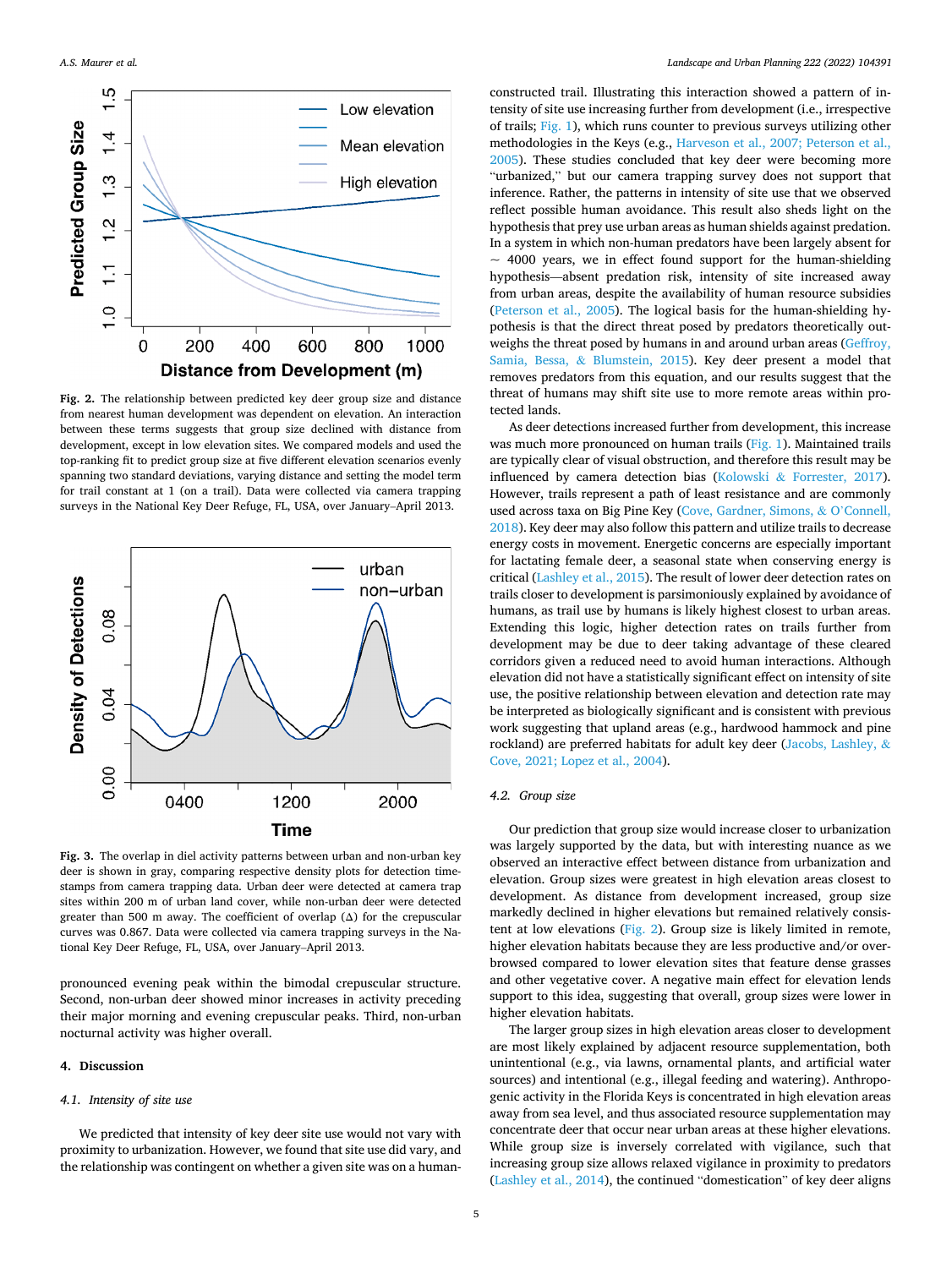more with the prediction that certain deer habituate to humans and increasing group sizes are driven by a reliance on subsidies [\(Peterson](#page-7-0)  [et al., 2004\)](#page-7-0), not necessarily vigilance against humans.

The observation that group size did not decrease further from development at low elevations presents an interesting scenario that merits further study. One explanation is that low habitats are consistently undeveloped, contain natural water and food resources, and provide more understory cover that deer use for protection for fawns or young of the year [\(Jacobs, Lashley,](#page-7-0) & Cove, 2021). Our top model additionally suggested a positive association between grouping behavior and human-constructed trails. Camera detection bias may explain this relationship to some degree, but human paths are generally easier for a group of deer to travel than natural corridors.

Grouping activity around human development and associated resource provisions may have the potential to facilitate disease spread. Lumpy jaw (see [Fagan, Oosterhuis,](#page-6-0) & Benirschke, 2005) is present in the key deer population and can spread via common feed sources, and infectious diseases and parasites represent sources of key deer mortality ([Nettles et al., 2002](#page-7-0)). Elevated grouping behavior in urban areas may have also contributed to the high key deer mortality associated with the outbreak of Neotropical screwworm (*Cochliomyia hominivorax*) in 2016–2017 [\(Skoda, Phillips,](#page-7-0) & Welch, 2018). Resource provisioning that aggregates multiple species, and thus elevates rates of intraspecific interaction, could further complicate disease dynamics between vectors since baiting has been shown to increase mesopredator parasite loads (Brookshire, Dykstra, Loftin, & [Lashley, 2020; Cove, Maurer,](#page-6-0) & O'Con[nell, 2017](#page-6-0)).

## *4.3. Activity patterns*

We predicted that key deer activity patterns would shift to be more nocturnal closer to urban areas to avoid diurnal human activity. This prediction was not supported by our results and, rather, we observed relatively similar crepuscular deer activity patterns at both putatively urban and non-urban camera trapping sites [\(Fig. 3\)](#page-4-0). Yet, key dissimilarities provide insight into the effects of urbanization. Deer observed furthest from human development exhibited a later and reduced morning activity peak but a more pronounced evening peak, showed slight increases in activity preceding crepuscular peaks, and displayed slightly higher overall nocturnal activity—opposite from our predictions. Notably, this pattern is not consistent with predictions that wildlife exhibit more nocturnal activity when in closer proximity to humans due to temporal avoidance ([Gaynor et al., 2018\)](#page-6-0), but may reflect the consequences of key deer habituation to humans in developed areas.

It has been suggested that crepuscularity is an antipredator behavior ([Caro, 2005; Loe et al., 2007\)](#page-6-0). Given a subtropical daily thermal environment combined with a longstanding lack of predation risk, we may have predicted heightened key deer nocturnality in general, and particularly as compared to white-tailed deer populations subject to predation risk in more temperate regions. However, key deer activity patterns did not strongly differ from other populations co-occurring with predators and hunting (e.g., [Biggerstaff et al., 2017; Lashley et al.,](#page-6-0)  [2018\)](#page-6-0). In fact, the crepuscular signature for key deer activity patterns may be stronger. Our findings therefore contrast with the idea of crepuscularity as an antipredator strategy and may suggest an alternative mechanism underlying this activity pattern in white-tailed deer. Key deer behavior could highlight the trade-off between thermoregulation (i. e., avoiding peak temperatures) and daily photic conditions to find optimal forages. Further examination of deer activity patterns more broadly is merited for further inferences into underlying mechanisms.

# *4.4. Caveats and considerations*

Our camera trapping study was the first systematic survey of the National Key Deer Refuge on Big Pine Key. However, one limitation of our work is that it provides only a snapshot of key deer behavior, with observations from one season in one year. Thus, it is possible that differences between our results and previous work could be explained by seasonal variation in behavior. Although [Jacobs, Lashley,](#page-7-0) & Cove (2021) present corroborating patterns from camera trap surveys conducted later in the spring season (when fawns are dropped) in a different year, we nonetheless suggest that further work is needed to parse out dynamics and underlying mechanisms in other seasons when behaviors change (e.g., the rut) or when habitat and climate are limiting factors (e. g., during the summer when most lowland sites are flooded and daytime temperatures are high). We additionally note that the original purpose of our surveys was to detect mesopredators and small mammals [\(Cove,](#page-6-0)  [Gardner, Simons,](#page-6-0) & O'Connell, 2018). Although this makes the data collection largely unbiased for key deer detections, we did have a high incidence of cameras placed along trails to detect free-roaming cats. It is unclear how this affects our key deer inferences, and while we accounted for an effect from trails with model terms, future surveys might benefit from evenly sampling sites on and off trails to revisit this relationship.

Another takeaway from our study is that although our data revealed important relationships between urbanization and key deer behavior, our top-performing models lacked substantial explanatory power overall. Pseudo  $R^2$  values for models of intensity of site use and group size suggest that we were able to explain approximately 14% and 4% of the variance in those response variables, respectively. While this does not necessarily limit inference into effects from urbanization, it does suggest that a multitude of unconsidered factors likely drive behavioral variation in this system. For example, all explanatory covariates that we considered were site-level spatial variables, and future work would benefit from exploring temporally dynamic factors related to weather, climate, or deer biology.

Our results present interesting considerations for the management of white-tailed deer in other areas. Big Pine Key represents a kind of microcosm in which we could study the behavior of key deer throughout a large percentage of their distribution. Such spatial coverage is difficult to achieve in other, non-insular locations, which may be why key deer have become a model for studying the effects of urbanization on whitetailed deer. The applicability of our findings to other systems depends on context. The decline of apex predators [\(Estes et al., 2011](#page-6-0)) suggests a scenario in which deer may occur without predation risk more frequently, and thus deer behavior in relation to urbanization may change to resemble that documented in our study. Further research is needed to determine how medium predators like coyotes factor into this scenario, as they may influence behaviors but present less risk and tend to utilize urban areas more readily than apex predators [\(Bragina et al.,](#page-6-0)  2019; Gallo, Fidino, Lehrer, & [Magle, 2019; Jones et al. 2016\)](#page-6-0). Potential future scenarios also include the recolonization of historical habitats by apex predators, such as puma (*Puma concolor*; e.g., [Thompson](#page-7-0) & Jenks, [2010\)](#page-7-0). Our findings provided support for the human shield hypothesis, underscoring the possibility that deer will further encroach upon urban areas when apex predators appear in adjacent lands. Finally, an extreme scenario of future urbanization for some regions will entail land conversion whereby protected habitat "islands" exist within an urban matrix. Our study of the island-dwelling and predator-free key deer may provide insight into ungulate and prey behavior in such contexts.

# **5. Conclusions**

Our examination of site use, group size, and activity patterns for the key deer revealed valuable information with relevance for planning and managing land use. We summarize this information below in four points.

(1) Human-constructed trails in protected areas (and likely in undeveloped areas generally) can be important animal movement corridors and may increase wildlife use of areas containing such pathways. Landscape planners should consider this dynamic, e.g., when configuring greenway and back country trail designs.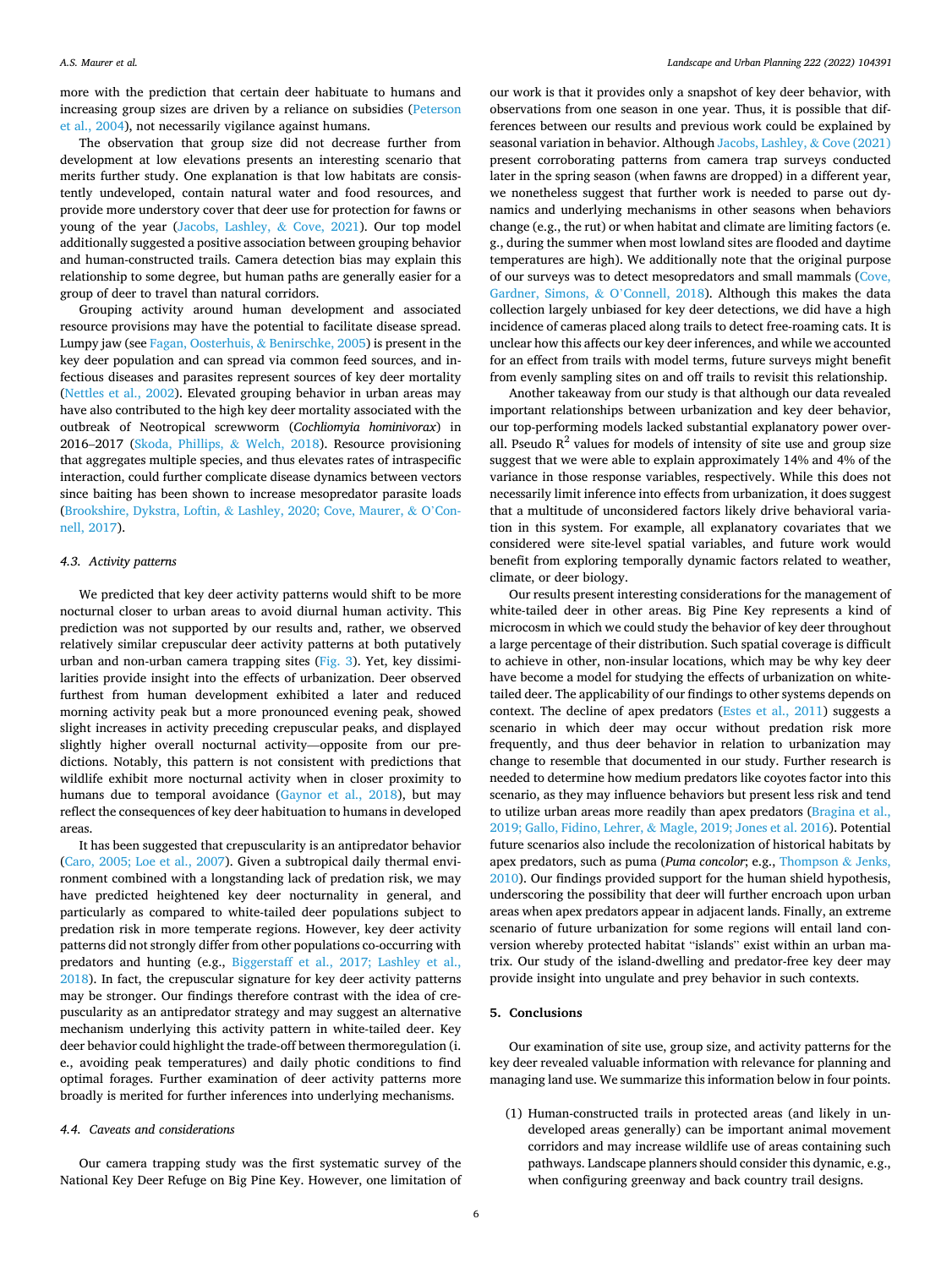- <span id="page-6-0"></span>(2) In the absence of top predators, patterns in key deer intensity of site use seem to reflect human avoidance. As urbanization increases in the future, the human shield hypothesis will likely garner more attention in urban planning. Our observations in predator-free Big Pine Key contrasted with patterns expected via the human-shielding hypothesis (i.e., that prey utilize urban environments to avoid predators), thereby lending support to this theory. Future research can build on inferences into site use made here, e.g., by quantifying the relationship between true abundance and proximity to urbanization.
- (3) Crepuscular activity rhythms in deer may be broadly consistent, irrespective of predation and urbanization. Further research is merited in this area, but our data revealed only minor deviations in activity close to urbanization, including unexpected lower nocturnality relative to remote areas, and an overall crepuscular signature comparable to or exceeding that of populations with predators (e.g., [Lashley et al., 2018](#page-7-0)). This information is relevant to temporal aspects of landscape and urban planning, such as transportation planning in the context of deer-vehicle collisions.
- (4) Our results suggest that human-derived resource subsidies (i.e., forage and water) are strongly at play in shaping the grouping behavior of wildlife in protected areas adjacent to urban landscapes. Increased group sizes around urban areas may bias perceptions that deer are more common around anthropogenic land use. Managers may consider strategies to mitigate subsidy availability and proximity to reduce wildlife interactions and curb possible disease spread. Potential strategies include broader policy and local ordinances, but also education and outreach campaigns geared toward eliminating intentional resource subsidies and reducing unintentional resources for prey populations.

### **Declaration of Competing Interest**

The authors declare that they have no known competing financial interests or personal relationships that could have appeared to influence the work reported in this paper.

## **Acknowledgements**

We thank staff and volunteers of the National Key Deer Refuge for their support of this work. This work was supported by the USFWS, the Florida Keys National Wildlife Refuge Complex, USGS Patuxent Wildlife Research Center, and NC Cooperative Fish and Wildlife Research Unit as part of the dissertation research of M. Cove under the guidance of B. Gardner, T. Simons, and A. O'Connell. A. Maurer was funded by an NSF Graduate Research Fellowship and is currently supported by an NRC Associateship. All research was approved under US Fish and Wildlife Service Permit #2013-008 and North Carolina State University Institutional Animal Care and Use Committee (IACUC) #13-003-O.

## **Appendix A. Supplementary data**

Supplementary data to this article can be found online at [https://doi.](https://doi.org/10.1016/j.landurbplan.2022.104391)  [org/10.1016/j.landurbplan.2022.104391.](https://doi.org/10.1016/j.landurbplan.2022.104391)

## **References**

- Berger, J. (2007). Fear, human shields and the redistribution of prey and predators in protected areas. *Biology Letters, 3*(6), 620–623. [https://doi.org/10.1098/](https://doi.org/10.1098/rsbl.2007.0415) [rsbl.2007.0415](https://doi.org/10.1098/rsbl.2007.0415)
- Biggerstaff, M. T., Lashley, M. A., Chitwood, M. C., Moorman, C. E., & DePerno, C. S. (2017). Sexual segregation of forage patch use: Support for the social-factors and predation hypotheses. *Behavioural Processes, 136*, 36–42. [https://doi.org/10.1016/j.](https://doi.org/10.1016/j.beproc.2017.01.003)  [beproc.2017.01.003](https://doi.org/10.1016/j.beproc.2017.01.003)
- Bolker, B., & R Development Core Team. (2020). bbmle: Tools for General Maximum Likelihood Estimation. R package version 1.0.23.1.
- Bragina, E. V., Kays, R., Hody, A., Moorman, C. E., Deperno, C. S., & Mills, L. S. (2019). Effects on white-tailed deer following eastern coyote colonization. *The Journal of Wildlife Management, 83*(4), 916–924. <https://doi.org/10.1002/jwmg.21651>
- Brandon, K. E., & Wells, M. (1992). Planning for people and parks: Design dilemmas. *World Development, 20*(4), 557–570. [https://doi.org/10.1016/0305-750X\(92\)90044-](https://doi.org/10.1016/0305-750X(92)90044-V)  [V](https://doi.org/10.1016/0305-750X(92)90044-V)
- Brookshire, W. C., Dykstra, A., Loftin, C., & Lashley, M. (2020). Wildlife baiting is associated with an increased parasite intensity in raccoons (*Procyon lotor*) in Mississippi, USA. *Journal of Wildlife Diseases, 56*(3), 724–726. [https://doi.org/](https://doi.org/10.7589/2019-08-197) [10.7589/2019-08-197](https://doi.org/10.7589/2019-08-197)
- [Brown, J. S. \(1999\). Vigilance, patch use and habitat selection: Foraging under predation](http://refhub.elsevier.com/S0169-2046(22)00040-8/h0035)  risk. *[Evolutionary Ecology Research, 1](http://refhub.elsevier.com/S0169-2046(22)00040-8/h0035)*(1), 49–71.
- Caraco, T., Martindale, S., & Pulliam, H. R. (1980). Avian flocking in the presence of a predator. *Nature, 285*(5764), 400-401. <https://doi.org/10.1038/285400a0><br>o. T. (2005). Antipredator defenses in birds and mammals. University of Chicago Press. Caro, T. (2005). *Antipredator defendator*
- Carter, N. H., Shrestha, B. K., Karki, J. B., Pradhan, N. M. B., & Liu, J. (2012). Coexistence between wildlife and humans at fine spatial scales. *Proceedings of the National Academy of Sciences of the United States of America, 109*(38), 15360–15365. [https://](https://doi.org/10.1073/pnas.1210490109)  [doi.org/10.1073/pnas.1210490109](https://doi.org/10.1073/pnas.1210490109)
- Cherry, M. J., Chandler, R. B., Garrison, E. P., Crawford, D. A., Kelly, B. D., Shindle, D. B., … Conner, L. M. (2018). Wildfire affects space use and movement of white-tailed deer in a tropical pyric landscape. *Forest Ecology and Management, 409*, 161–169. <https://doi.org/10.1016/j.foreco.2017.11.007>
- Cherry, M. J., Conner, L. M., & Warren, R. J. (2015). Effects of predation risk and group dynamics on white-tailed deer foraging behavior in a longleaf pine savanna. *Behavioral Ecology, 26*(4), 1091–1099. <https://doi.org/10.1093/beheco/arv054>
- Cherry, M. J., Warren, R. J., & Conner, L. M. (2017). Fire-mediated foraging tradeoffs in white-tailed deer. *Ecosphere, 8*(4), Article e01784. [https://doi.org/10.1002/](https://doi.org/10.1002/ecs2.1784)  [ecs2.1784](https://doi.org/10.1002/ecs2.1784)
- [Chitwood, M. C., Lashley, M. A., Moorman, C. E., & DePerno, C. S. \(2014\). Confirmation](http://refhub.elsevier.com/S0169-2046(22)00040-8/h0070)  [of coyote predation on adult female white-tailed deer in the southeastern United](http://refhub.elsevier.com/S0169-2046(22)00040-8/h0070) States. *[Southeastern Naturalist, 13](http://refhub.elsevier.com/S0169-2046(22)00040-8/h0070)*(3), N30–N32.
- Cove, M. V., Maurer, A. S., & O'Connell, A. F. (2017). Camera traps reveal an apparent mutualism between a common mesocarnivore and an endangered ungulate. *Mammalian Biology, 87*, 143–145. <https://doi.org/10.1016/j.mambio.2017.08.007>
- Cove, M. V., Fergus, C., Lacher, I., Akre, T., & McShea, W. J. (2019). Projecting mammal distributions in response to future alternative landscapes in a rapidly transitioning region. *Remote Sensing, 11*(21). <https://doi.org/10.3390/rs11212482>
- Cove, M. V., Gardner, B., Simons, T. R., Kays, R., & O'Connell, A. F. (2018). Free-ranging domestic cats (*Felis catus*) on public lands: Estimating density, activity, and diet in the Florida Keys. *Biological Invasions, 20*(2), 333–344. [https://doi.org/10.1007/](https://doi.org/10.1007/s10530-017-1534-x) [s10530-017-1534-x](https://doi.org/10.1007/s10530-017-1534-x)
- Cove, M. V., Gardner, B., Simons, T. R., & O'Connell, A. F. (2018). Co-occurrence dynamics of endangered Lower Keys marsh rabbits and free-ranging domestic cats: Prey responses to an exotic predator removal program. *Ecology and Evolution, 8*(8), 4042–4052.<https://doi.org/10.1002/ece3.3954>
- Crawford, D. A., Cherry, M. J., Kelly, B. D., Garrison, E. P., Shindle, D. B., Conner, L. M., … Miller, K. V. (2019). Chronology of reproductive investment determines predation risk aversion in a felid-ungulate system. *Ecology and Evolution, 9*(6), 3264–3275. <https://doi.org/10.1002/ece3.4947>
- Creel, S., Schuette, P., & Christianson, D. (2014). Effects of predation risk on group size, vigilance, and foraging behavior in an African ungulate community. *Behavioral Ecology, 25*(4), 773–784. <https://doi.org/10.1093/beheco/aru050>
- Ditchkoff, S. S., Saalfeld, S. T., & Gibson, C. J. (2006). Animal behavior in urban ecosystems: Modifications due to human-induced stress. *Urban Ecosystems, 9*(1), 5–12.<https://doi.org/10.1007/s11252-006-3262-3>
- Elfström, M., Zedrosser, A., Støen, O. G., & Swenson, J. E. (2014). Ultimate and proximate mechanisms underlying the occurrence of bears close to human settlements: Review and management implications. *Mammal Review, 44*(1), 5–18. <https://doi.org/10.1111/j.1365-2907.2012.00223.x>
- Estes, J. A., Terborgh, J., Brashares, J. S., Power, M. E., Berger, J., Bond, W. J., Wardle, D. A. (2011). Trophic downgrading of planet earth. *Science, 333*(6040), 301–306. <https://doi.org/10.1126/science.1205106>
- Fagan, D. A., Oosterhuis, J. E., & Benirschke, K. (2005). "Lumpy jaw" in exotic hoof stock: A histopathologic interpretation with a treatment proposal. *Journal of Zoo and Wildlife Medicine, 36*(1), 36–43. <https://doi.org/10.1638/03-056>
- Fancourt, B. A., Hawkins, C. E., Cameron, E. Z., Jones, M. E., & Nicol, S. C. (2015). Devil declines and catastrophic cascades: Is mesopredator release of feral cats inhibiting recovery of the eastern quoll? *PLoS ONE, 10*(3). [https://doi.org/10.1371/journal.](https://doi.org/10.1371/journal.pone.0119303) [pone.0119303](https://doi.org/10.1371/journal.pone.0119303)
- Folk, M., & Klimstra, W. (1991). Urbanization and domestication of the Key deer (*Odocoileus virginianus clavium*). *Florida Field Naturalist*, *19*(1), 1–9. Retrieved from https://www.fws.gov/uploadedFiles/Folk,M.J. and Klimstra 1991 Urbanization and Domestication-Key deer.pdf.
- Foster, V. C., Sarmento, P., Sollmann, R., Tôrres, N., Jácomo, A. T. A., Negrões, N., ... Silveira, L. (2013). Jaguar and puma activity patterns and predator-prey interactions in four Brazilian biomes. *Biotropica, 45*(3), 373–379. [https://doi.org/10.1111/](https://doi.org/10.1111/btp.12021) btp.1202<sup>-</sup>
- Gallo, T., Fidino, M., Lehrer, E. W., & Magle, S. (2019). Urbanization alters predatoravoidance behaviours. *Journal of Animal Ecology, 88*(5), 793–803. [https://doi.org/](https://doi.org/10.1111/1365-2656.12967) [10.1111/1365-2656.12967](https://doi.org/10.1111/1365-2656.12967)
- Gaynor, K. M., Hojnowski, C. E., Carter, N. H., & Brashares, J. S. (2018). The influence of human disturbance on wildlife nocturnality. *Science, 360*(6394), 1232–1235. <https://doi.org/10.1126/science.aar7121>